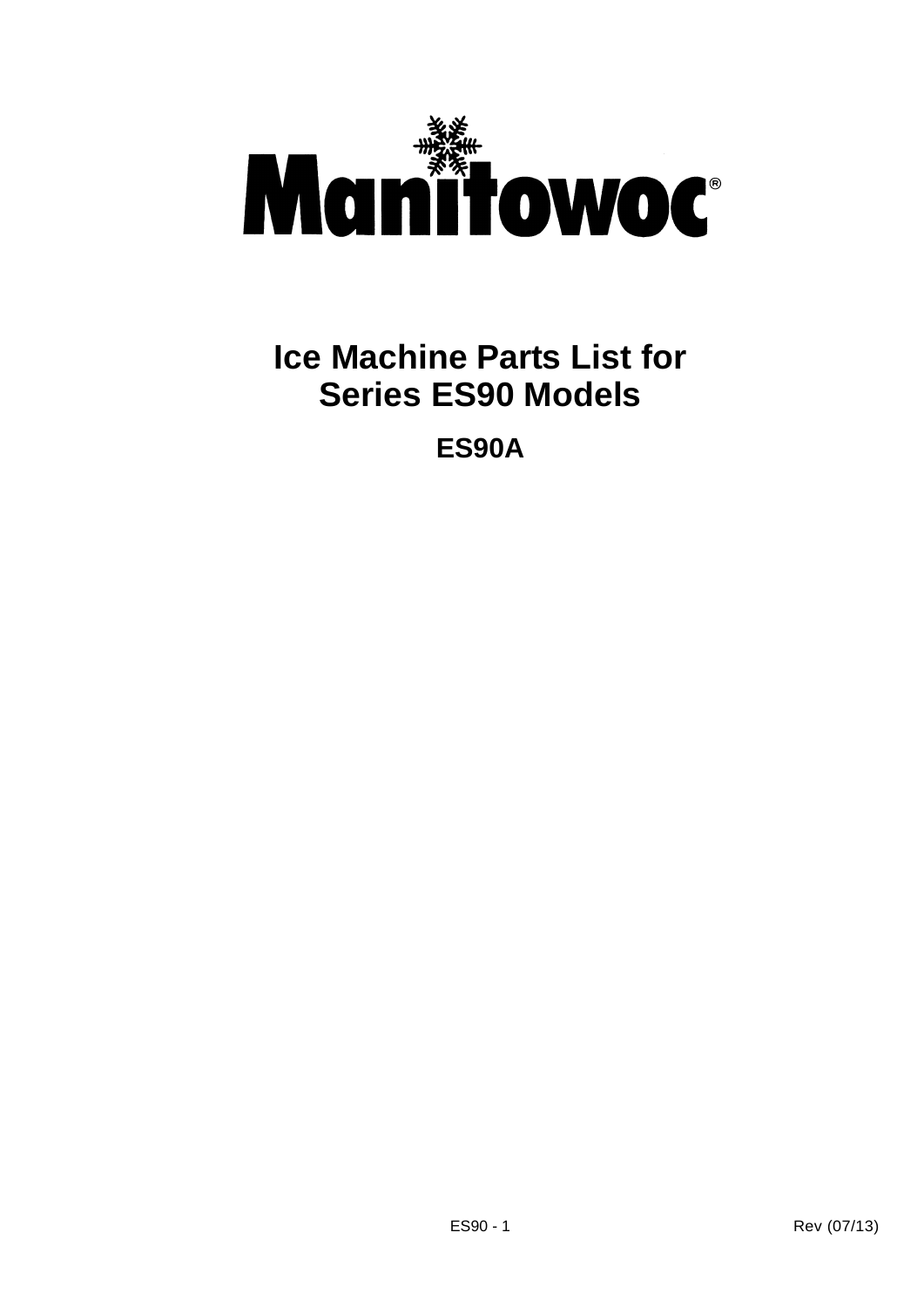| $\overline{5}$<br>6<br>8<br>೧≢         |                                   |
|----------------------------------------|-----------------------------------|
|                                        |                                   |
| <b>DESCRIPTION</b>                     | <b>PART NO.</b>                   |
| 1<br>$\overline{2}$<br>3<br>4          | 040003380<br>040002301<br>2301513 |
| <b>Wiring Harness</b>                  | 040002591                         |
| 5<br><b>Power Cord</b>                 |                                   |
|                                        | 040002495<br>2006873              |
| Miscellaneous - Brackets, Screws, etc. |                                   |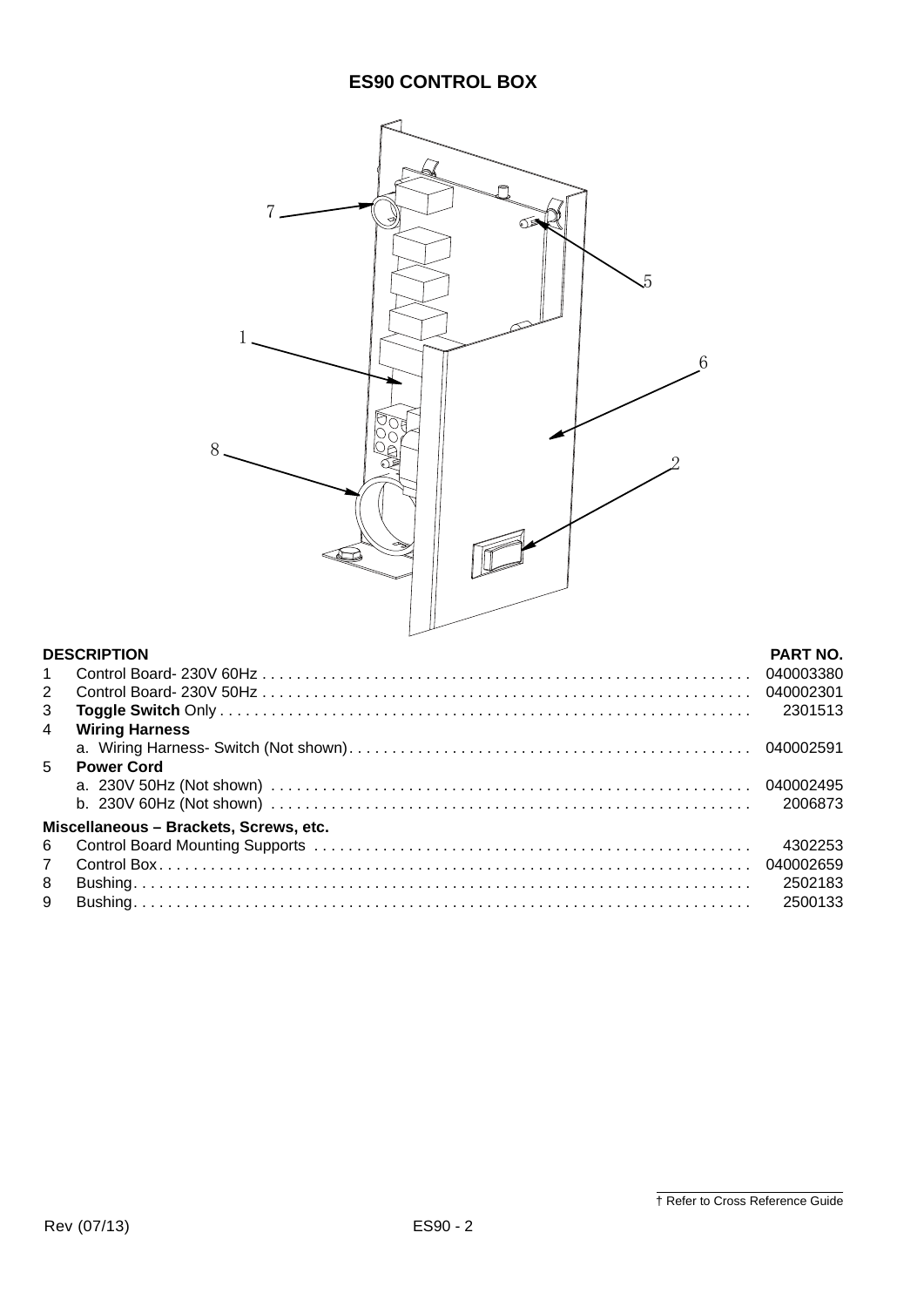# **ES90 EVAPORATOR ASSEMBLY**



### **DESCRIPTION PART NO.** 1 **Evaporator Assembly** a. Dice Cube . . . . . . . . . . . . . . . . . . . . . . . . . . . . . . . . . . . . . . . . . . . . . . . . . . . . . . . . . . . . . . . . . . . . 040003682 2 **Water Pump** a. 230V/60 Hz . . . . . . . . . . . . . . . . . . . . . . . . . . . . . . . . . . . . . . . . . . . . . . . . . . . . . . . . . . . . . . . . . . . b. 230V/50 Hz(before 310145261) . . . . . . . . . . . . . . . . . . . . . . . . . . . . . . . . . . . . . . . . . . . . . . . . . . . 040002504 3 Water Level Probe . . . . . . . . . . . . . . . . . . . . . . . . . . . . . . . . . . . . . . . . . . . . . . . . . . . . . . . . . . . . . . . . 040002827 4 Magnetic Bin Switch (Mounted to Evaporator). . . . . . . . . . . . . . . . . . . . . . . . . . . . . . . . . . . . . . . . . . . 040002481 5 Ice Damper. . . . . . . . . . . . . . . . . . . . . . . . . . . . . . . . . . . . . . . . . . . . . . . . . . . . . . . . . . . . . . . . . . . . . . 7600493 a. Ice Damper Magnet and Cap . . . . . . . . . . . . . . . . . . . . . . . . . . . . . . . . . . . . . . . . . . . . . . . . . . . . . 7629093 6 Water Distribution Tube . . . . . . . . . . . . . . . . . . . . . . . . . . . . . . . . . . . . . . . . . . . . . . . . . . . . . . . . . . . . 000007163 7 Water Trough . . . . . . . . . . . . . . . . . . . . . . . . . . . . . . . . . . . . . . . . . . . . . . . . . . . . . . . . . . . . . . . . . . . . 040002513 8 Tubing (Water Pump Out) . . . . . . . . . . . . . . . . . . . . . . . . . . . . . . . . . . . . . . . . . . . . . . . . . . . . . . . . . . 040003270 **Miscellaneous – Brackets, Screws, etc.** 9 Screw, #10-24 x .50 . . . . . . . . . . . . . . . . . . . . . . . . . . . . . . . . . . . . . . . . . . . . . . . . . . . . . . . . . . . . . . . 000003162 10 Bracket, Water Level Probe . . . . . . . . . . . . . . . . . . . . . . . . . . . . . . . . . . . . . . . . . . . . . . . . . . . . . . . . . 040002266 11 Screw, #8-32 x .44 Nylon Water Distribution Tube Mounting. . . . . . . . . . . . . . . . . . . . . . . . . . . . . . . . 040001217 12 Screw, #10-24 x .750 Used to Mount Evaporator . . . . . . . . . . . . . . . . . . . . . . . . . . . . . . . . . . . . . . . . 000005995 13 Screw, #10-24 x .50 . . . . . . . . . . . . . . . . . . . . . . . . . . . . . . . . . . . . . . . . . . . . . . . . . . . . . . . . . . . . . . . 000003162 14 Thumbscrew, #8-32 x .44. . . . . . . . . . . . . . . . . . . . . . . . . . . . . . . . . . . . . . . . . . . . . . . . . . . . . . . . . . . 040001217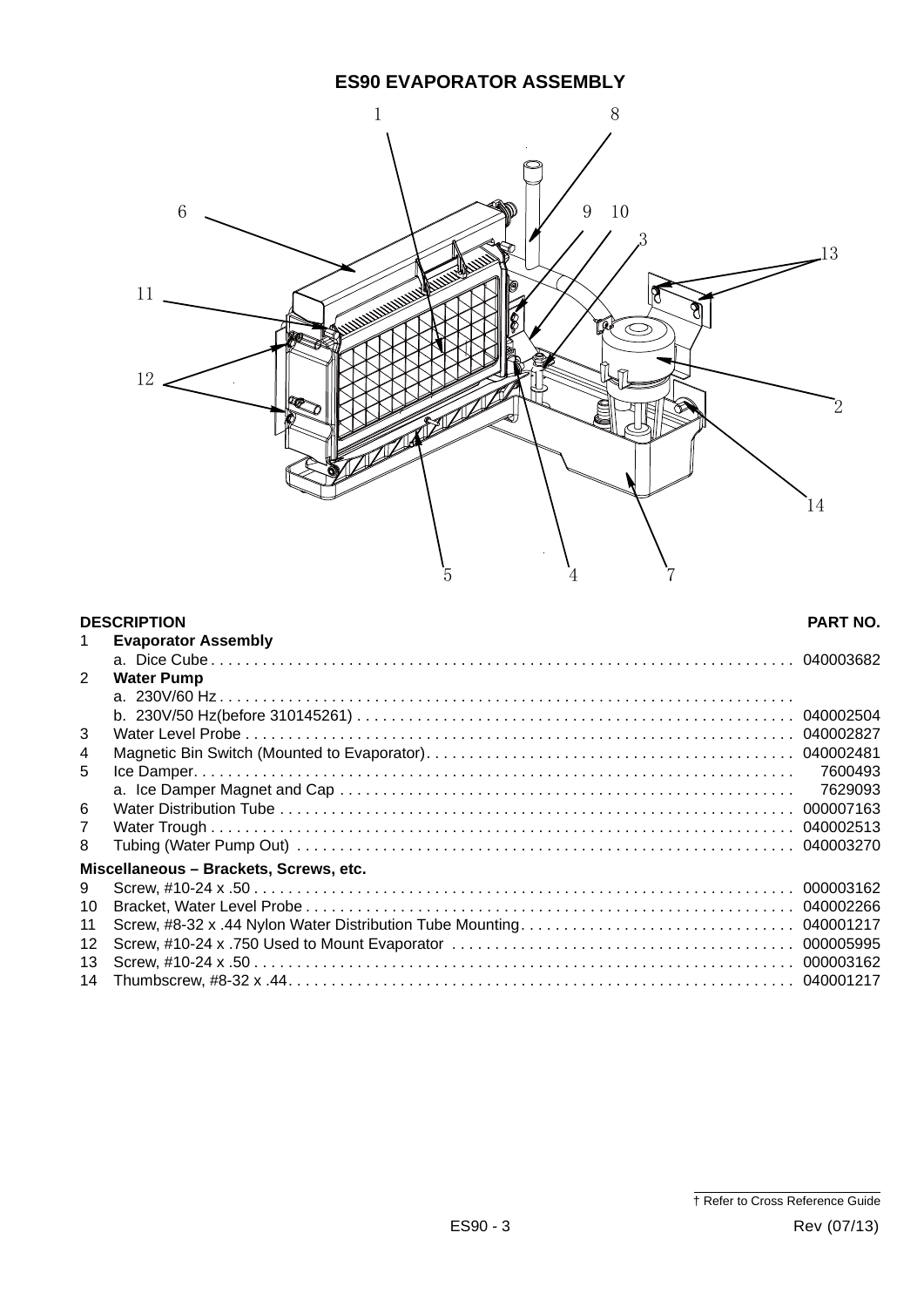

## **DESCRIPTION PART NO.**

| 1                                      | <b>Compressor Assembly</b> |           |
|----------------------------------------|----------------------------|-----------|
|                                        |                            | 040000175 |
|                                        |                            | 040000188 |
|                                        | C <sub>1</sub>             | 040000190 |
|                                        | d.                         | 040000562 |
|                                        | е.                         | 040000597 |
|                                        | f                          | 040000598 |
|                                        |                            | 040000599 |
| 2                                      | <b>Hot Gas Valve</b>       |           |
|                                        |                            | 040000690 |
| 3                                      |                            | 040003986 |
| Miscellaneous - Brackets, Screws, etc. |                            |           |
| 4                                      |                            | 40001939  |
| 5                                      |                            | 000001801 |
| 6                                      |                            | 5004421   |
| $\overline{7}$                         |                            | 4421113   |
| 8                                      |                            | 040000773 |
| 9                                      |                            | 2502283   |
| 10                                     |                            | 4011283   |
| 11                                     |                            | 040002822 |
| 12                                     |                            | 5650643   |
| 13                                     |                            | 5650733   |
| 14                                     |                            | 040001038 |
| 15                                     |                            | 040002233 |
| 16                                     |                            | 5202063   |

† Refer to Cross Reference Guide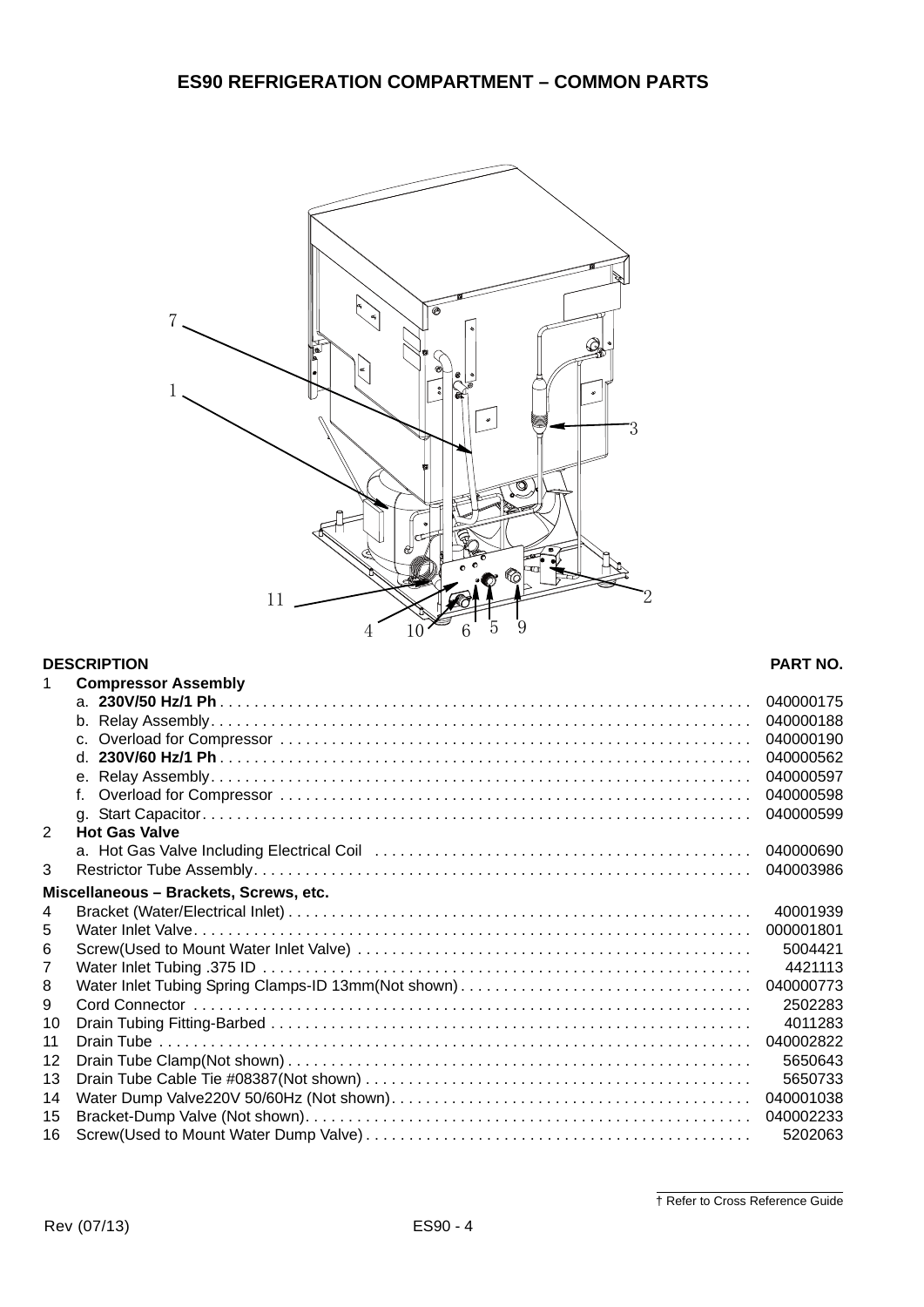

| <b>DESCRIPTION</b>                     |                  | <b>PART NO.</b> |  |  |
|----------------------------------------|------------------|-----------------|--|--|
| $\mathbf{1}$                           |                  | Page 4          |  |  |
| 2                                      |                  | 8851353         |  |  |
| $\mathbf{3}$                           | <b>Fan Motor</b> |                 |  |  |
|                                        |                  | 2000213         |  |  |
|                                        |                  |                 |  |  |
| $\overline{4}$                         |                  | 3005653         |  |  |
| 5                                      |                  | 2002293         |  |  |
| 6                                      |                  | 8253433         |  |  |
| Miscellaneous - Brackets, Screws, etc. |                  |                 |  |  |
| $\mathbf{7}$                           |                  | 6029381         |  |  |
| 8                                      |                  | 6061741         |  |  |
| 9                                      |                  | 5202063         |  |  |
| 10                                     |                  | 5005513         |  |  |